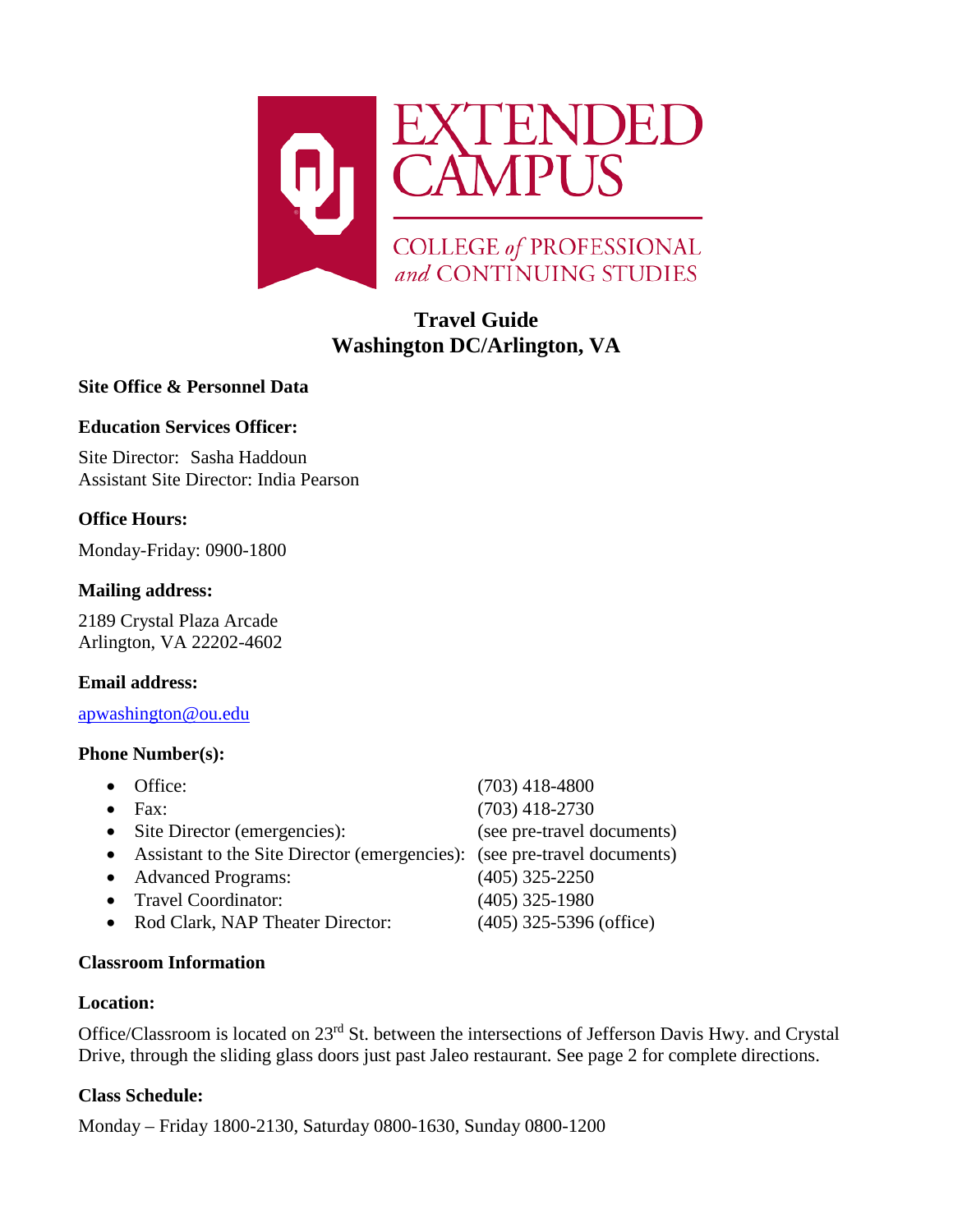# **Available A/V equipment:**

LCD projector, white board, TV, DVD, & Wireless Internet Access

### **Are there means of reproducing class materials?**

No. Professors will need to bring copies of all class materials with them. Advanced Programs is not allowed to reimburse for this expense.

#### **Lodging for Advanced Programs Professors:**

Hyatt Regency Crystal City 2799 Jefferson Davis Highway Arlington, VA 22202 (703) 418-1234, Ask for the University of Oklahoma Rate ("Rate 52235"). Website: [http://www.crystalcity.hyatt.com/en/hotel/home.html?corp\\_id=52235](http://www.crystalcity.hyatt.com/en/hotel/home.html?corp_id=52235) \*Note: If you use the above link (with corp\_id in the URL), the OU rates will be automatically loaded.

#### **How do I get from the airport to the hotel?**

When you arrive at the airport, you can contact the **Hyatt** for pickup at the designated phone, which is located by baggage claim. The Hyatt's phone number for pick up is (703) 418-1234. A shuttle bus will pick you up outside the baggage claim area on the curb. There is no charge for this service. The Hyatt offers complimentary shuttle service to and from Reagan National Airport, Pentagon and Crystal City Metro Station.

#### **Directions from the Hyatt Regency to OU office and classroom:**

Exit the hotel main entrance left as you head toward Crystal Drive. Continue a short walk along Crystal Drive passing several establishments including Starbucks, Navy Federal, and Buffalo Wild Wings. At the intersection at Crystal Drive and 23rd Street, use the crosswalk to the opposite side of 23rd Street, and turn left. Go through the double sliding doors just past Jaleo restaurant and before the parking garage and follow the hallway into the Crystal City Shops. The OU office/classroom is the third business on the right. Though it is referred to as the "underground" Crystal City Shops, we are actually at street level.

### **Directions to the Metro from Hyatt:**

Directions to Crystal City metro stop – yellow/blue lines - via "Underground" climate-controlled, secure walkway:

Enter the Crystal City Underground as if you are coming to the OU office. Continue down the corridor past shops (about 3 – 4 minute walk) to Au Bon Pain Bakery on left; turn left and follow the Metro signs past Marriott Hotel and Forum to the Metro escalators on the right.

### **Metro Rail Hours of Operation**

- Monday-Thursday: 5:30a.m. Midnight
- Friday: 5:30a.m. 2:00 am
- Saturday: 8:00a.m. 2:00 am
- Sunday: 8:00a.m. Midnight

# **Taxi Service**

- Red Top Cab Service: (703) 522-3333
- Blue Top Cab: (703) 243-8294